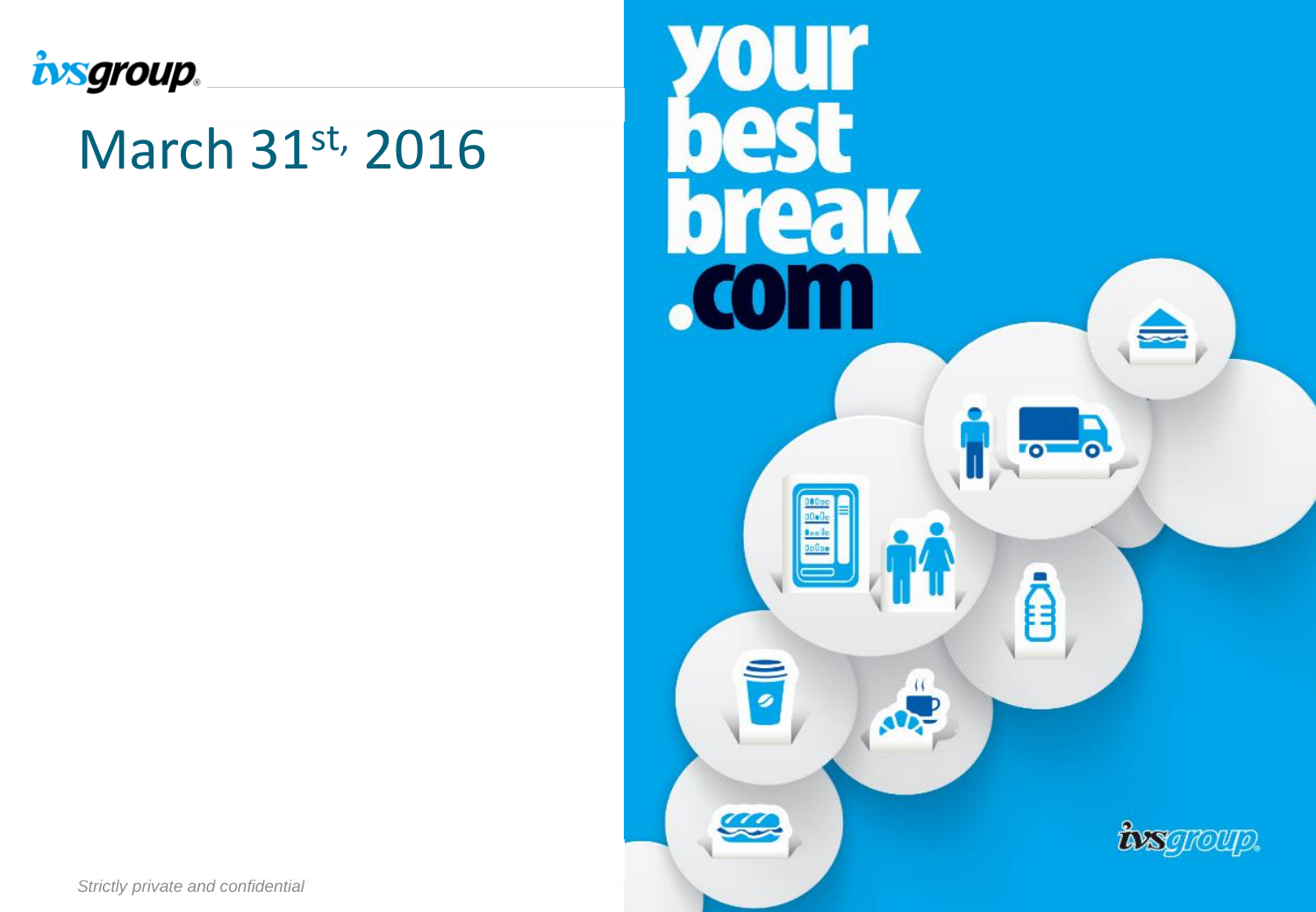

This presentation is being shown to you solely for your information and may not be reproduced, distributed to *any other person or published, in whole or in part, for any purpose.*

*The information in this presentation could include forward-looking statements which are based on current expectations and projections about future events. These forward-looking statements are subject to risks, uncertainties and assumptions about the Company and its subsidiaries and investments. Including, among other things, the development of its business, trends in its operating industry, and future capital expenditures and acquisitions. In light of these risks, uncertainties and assumptions, the events in the forward-looking statements may not occur. No one undertakes to publicly update or revise any such forward-looking statements.*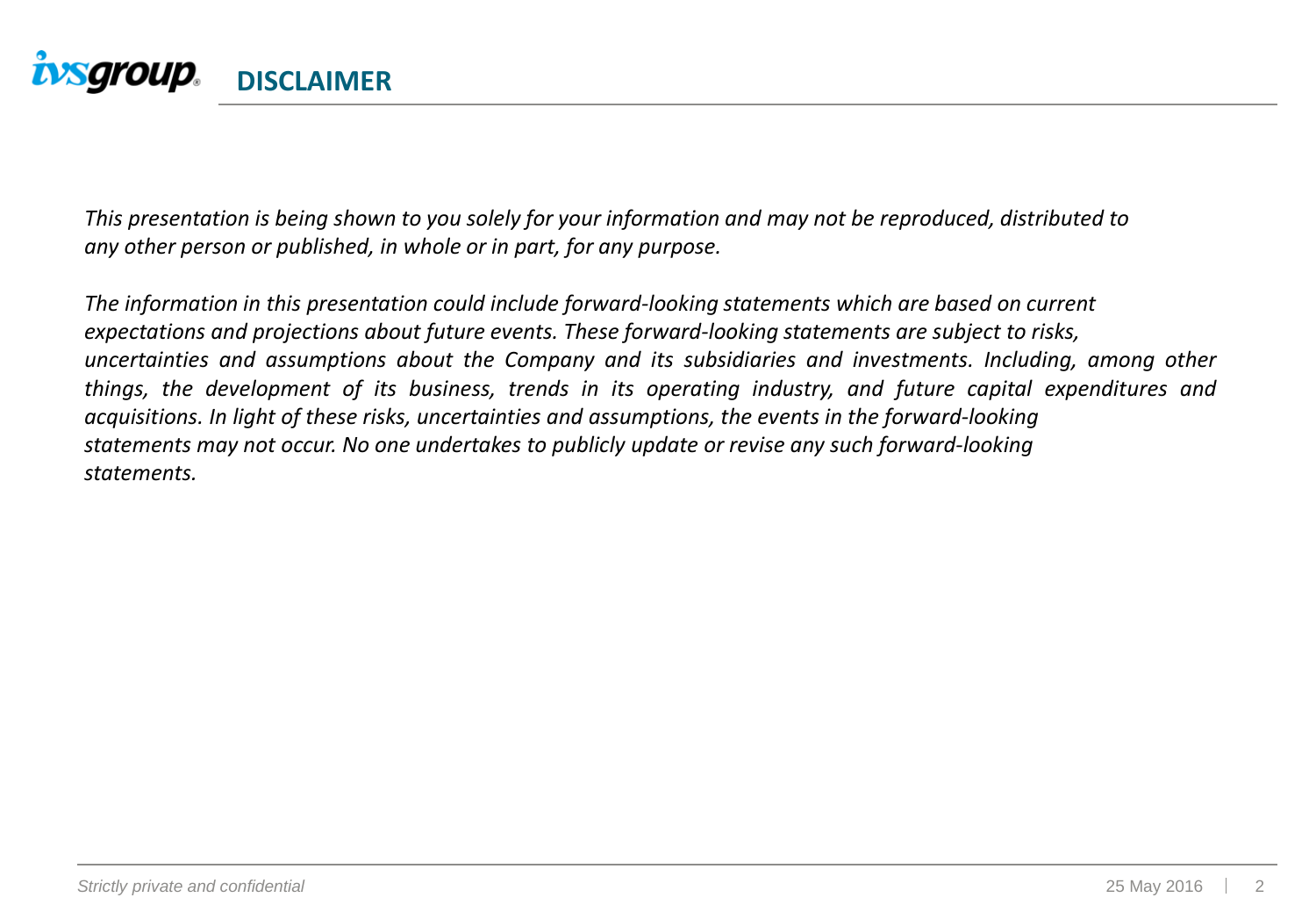### **[M](http://www.ivsgroup.it/index.asp)arch 31st, 2016 – INCOME STATEMENTS**

| € '000                                                 | Q1 2016   |            | Q1 2015 Restated | Δ%          |           |
|--------------------------------------------------------|-----------|------------|------------------|-------------|-----------|
| Value of production                                    | 88,352    | 100.0%     | 84,222           | 100.0%      | 4.9%      |
| COGS                                                   | (20, 419) | (23.1%)    | (19, 197)        | (22.8%)     | 6.4%      |
| Service costs                                          | (8,988)   | (10.2%)    | (8,998)          | (10.7%)     | $(0.1\%)$ |
| Personnel costs                                        | (23, 759) | (26.9%)    | (23, 393)        | (27.8%)     | 1.6%      |
| Other operating costs                                  | (14, 138) | $(16.0\%)$ | (13,091)         | (15.5%)     | 8.0%      |
| Capital gains on property disposal                     | (99)      | (0.1%)     | 126              | 0.1%        | (179.0%)  |
| Other non-recurring income (expenses)                  | (229)     | 0.3%       | (286)            | 0.3%        |           |
| <b>EBITDA Adjusted</b>                                 | 20,720    | 23.5%      | 19,383           | 23.0%       | 6.9%      |
| Margin (%)                                             | 23.5%     |            | 23.0%            |             |           |
| D&A                                                    | (9,759)   | (11.0%)    | (9,711)          | (11.5%)     | 0.5%      |
| <b>EBIT Adjusted</b>                                   | 10,961    | 12.4%      | 9,672            | 11.5%       | 13.3%     |
| Margin (%)                                             | 12.4%     |            | 11.5%            |             |           |
| Income/Expenses non-recurring or exceptional in nature | (403)     | 0.5%       | (661)            | 0.8%        | (39.1%)   |
| <b>EBIT</b>                                            | 10,558    | 12.0%      | 9,011            | 10.7%       | 17.2%     |
| Financial income/(expenses)                            | (7, 439)  | 8.4%       | (5,084)          | 6.0%        | 46.3%     |
| Changes in derivatives                                 | 240       | 0.3%       | 1,004            | 1.2%        | (76.1%)   |
| Other (taxes and other)                                | 287       | (0.3%)     | (1,292)          | 1.5%        | (122.2%)  |
| Minorities                                             | (365)     | 0.4%       | (218)            | 0.3%        | 67.8%     |
| <b>NET RESULT of the Group</b>                         | 3,281     | 3.7%       | 3,421            | $4.1\%$ n.r |           |
| Adjustments (extraordinary costs)                      | 282       | 0.3%       | (552)            | $(0.7\%)$   | n.r       |
| <b>NET RESULT of the Group Adjusted</b>                | 3,563     | 4.0%       | 2,869            | $3.4\%$ n.r |           |

*Note: EBITDA Adj, EBIT Adj and Net Result Adj removes non-recurring costs considered exceptional in nature, like – among others – the impact of changes in fair value of warrants and the extraordinary financial items related to the call price for the entire redemption of Senior Secure Notes due 2020 (net of tax impact). For the purpose of the calculation of the leverage ratio following the definitions of the Bond Indenture, further adjustments should be made.*

o **Services Cost**: decreased of EUR 10 thousand (-0.1%) and decreased in percentage of revenues of 0.5%.

o **Personnel costs** : increased of EUR 366 thousand (+1.6%) but decreased in percentage of revenues of 0.9% due to the connected savings and synergies related to the actions started in 2014 and finalized to reduce the personnel cost in existing branches, mixed with conclusion of integration process of personnel acquired in previous year.

o **Other Operating Expenses** : increased of EUR 1,047 thousand, (+8.0%) and increased in the percentage on revenues (+0.5%). The growth is mainly due to the increase of redevances (from EUR 9,256 thousand in 1Q2015 to EUR 10,664 thousand in 1Q2016).

o **Financial expenses**: during the Q1-2016 Group accrued part of the extraordinary fees for redemption of H.Y. notes and passive interest on both senior notes. Interest on Senior Notes issued in Nov. 2015 amount to EUR 2,700 thousand per quarter. Interest on other financial sources amount in average EUR 1,000.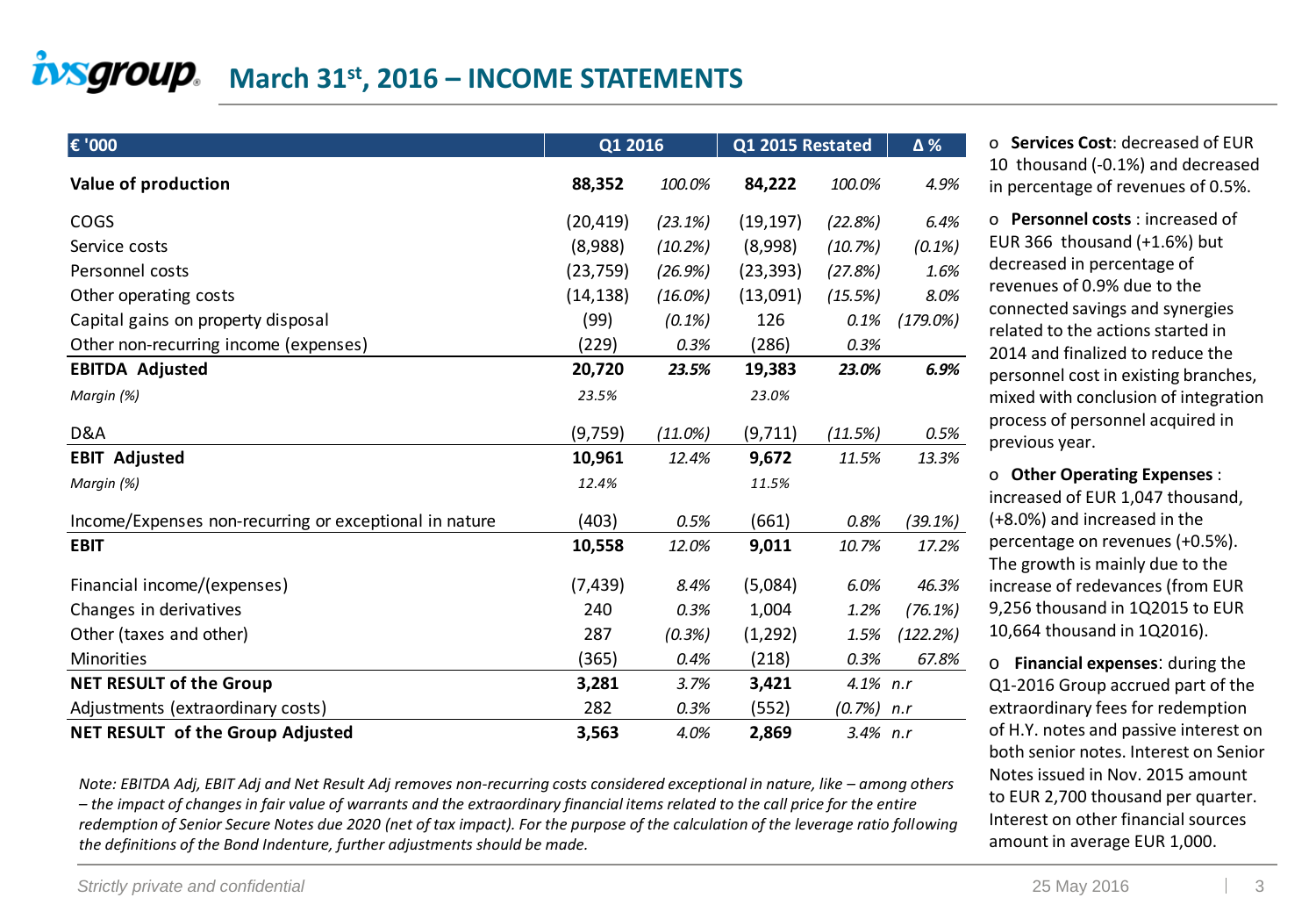#### *ivsgroup.* **March 31st, 2016 – PRICE / VOLUME TREND**

**EBITDA Adj increased of EUR 1,337 (+6.9%).** 

**IVS** Group increased sales from vending by 4.4% (increased by 2.1% excluding the last 15 months acquisitions/disposals and changes in working days effects), increased the number of vends by 2.9% (increased by 0.3% excluding the last 15 months acquisitions/disposals and changes in working days effects) and increased the ASP by 0.69 EUR/cent (corresponding to 1.5%) in compared with the same period last year.

**Considering same client perimeter vends decreased by 1.63%.** compared with the same period of the last year (-1% automatic vending and -9,6% OCS).



**Acquisition Rate is still greater than Churn rate.** 



**CHURN RATE**\* is the ratio between:

- $\bullet$  Vends made in the previous Q by the clients which were lost by IVS during the  $Q$ :
- ♦ Total Vends of the previous Q

**ACQUISITION RATE\*** is the ratio between:

- $\triangle$  Vends made in the current Q by the clients which became clients in the previous Q (ramp-up period of 1-2 months is usual in this business):
- Total Vends of the current Q, net of clients acquired in the previous and current Q.

\*as defined by IVS

*Note: Acquisitions of corporates or going-concerns excluded.*

**Strictly private and confidential**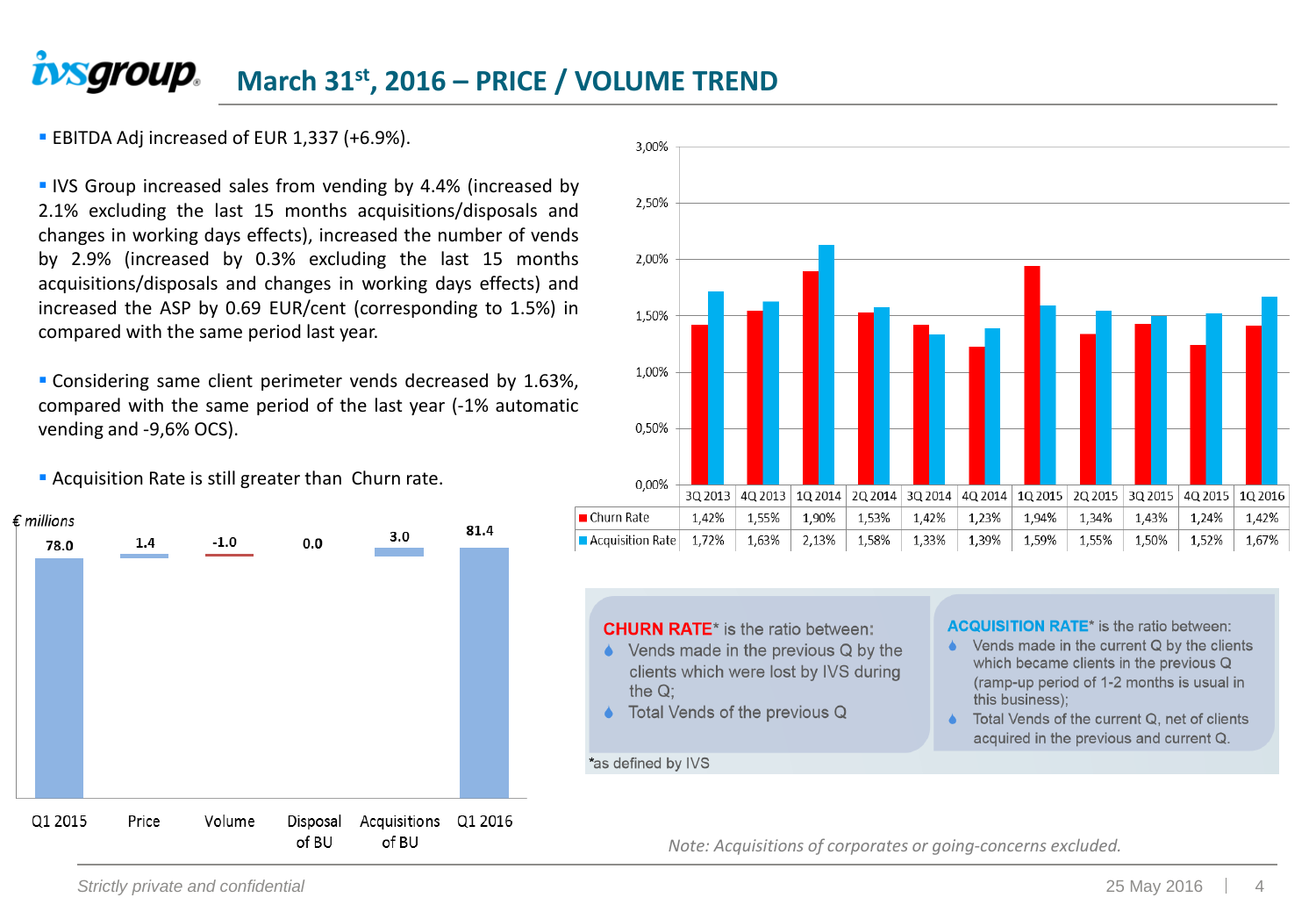#### ivsgroup. **March 31st, 2016 – MACROECONOMIC VIEW**

| <b>Data</b>               | Update as | <b>IVS view</b> | <b>Comment</b>                                                                                                                                                                                                            | <b>Source</b>        |
|---------------------------|-----------|-----------------|---------------------------------------------------------------------------------------------------------------------------------------------------------------------------------------------------------------------------|----------------------|
| <b>Hours worked</b>       | 4Q 2015   |                 | The number of hours worked in Italy during the 4th quarter of 2015 increased by 0.43%, if<br>compared to the third quarter of 2015, and increased by 0.12%, if compared to the fourth<br>quarter of 2014                  | <b>ISTAT</b>         |
| People employed           | 1Q 2016   |                 | The number of people employed in Italy in 1st quarter 2016 increased by 1.73% in<br>comparison with 1st quarter 2015 but decreased about 0.16% compared to the previous<br>one.                                           | <b>ISTAT</b>         |
| <b>Employment rate</b>    | 1Q 2016   |                 | The average employment rate in 1st quarter 2016 in Italy was 56.62%, which is higher<br>than first quarter 2015 (55.66%). It seems continued a slight upturn                                                              | <b>ISTAT</b>         |
| Confidence index on firms | 1Q 2016   |                 | The value of the index in Mar 2016 is lower than in Mar 2015 (102.2 vs 103.7) but the<br>trend in the quarter is lightly increasing.                                                                                      | <b>ISTAT</b>         |
| <b>Prices</b>             | 1Q 2016   |                 | General prices trend is close to 0% (-0.2% from Jan 2016 to Feb 2016 and +0.2% from Feb<br>2016 to Mar 2016). Prices of food decreased (-0.2%) in the same period while the prices<br>of transport are growing up (+0.6%) | <b>ISTAT</b>         |
| Climate                   | 1Q 2016   |                 | The avarage daily temperature in Q1 2016 are quite similar than the ones in Q1 2015,<br>while the rain trend is higher than Q1 2015.                                                                                      | www.wunderground.com |

KEY: Positive index for the Italian economy and for IVS business

Light positive/negative index for the Italian economy and for IVS business

Negative index for the Italian economy and for IVS business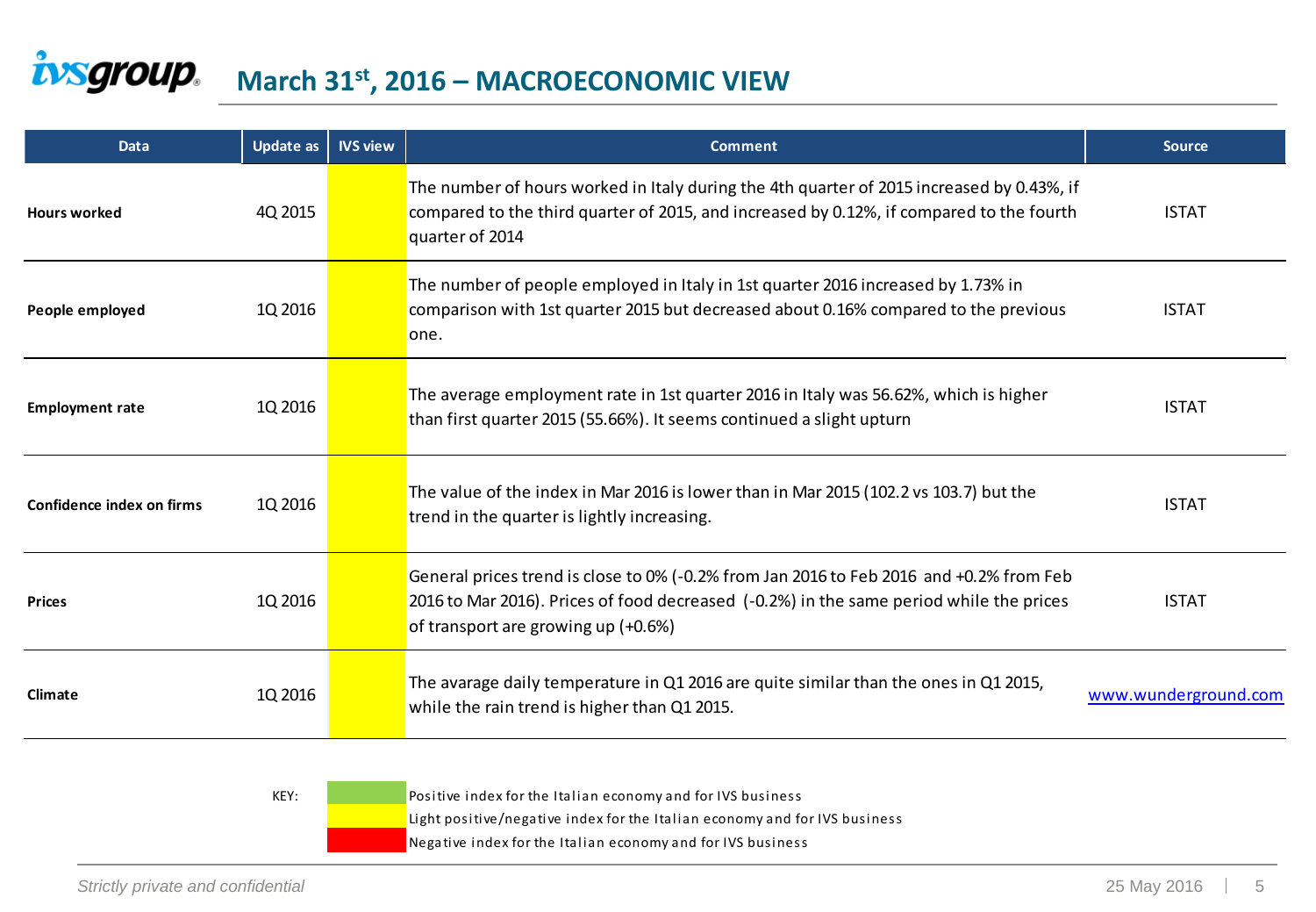#### ivsgroup. **March 31st, 2016 – FINANCIAL STATEMENTS, NFP**

| <b>FINANCIAL STATEMENTS</b>          |         |         |  |  |  |  |  |
|--------------------------------------|---------|---------|--|--|--|--|--|
| € '000                               | 2016    | 2015    |  |  |  |  |  |
| Intangible assets                    | 396,375 | 391,874 |  |  |  |  |  |
| Tangible Assets                      | 158,030 | 155,933 |  |  |  |  |  |
| Other non-current assets             | 23,009  | 22,660  |  |  |  |  |  |
| <b>Total Non-Current Assets</b>      | 577,414 | 570,466 |  |  |  |  |  |
| Cash and cash equivalents            | 117,277 | 338,329 |  |  |  |  |  |
| Other current assets                 | 92,219  | 82,313  |  |  |  |  |  |
| <b>Total Current Assets</b>          | 209,496 | 420,642 |  |  |  |  |  |
| <b>TOTAL ASSETS</b>                  | 786,910 | 991,108 |  |  |  |  |  |
| Equity owners of the parent          | 269,903 | 266,586 |  |  |  |  |  |
| Equity non-controlling interests     | 7,769   | 7,403   |  |  |  |  |  |
| <b>Total Shareholders' Equity</b>    | 277,672 | 273,989 |  |  |  |  |  |
| Non-current financial liabilities    | 305,399 | 256,898 |  |  |  |  |  |
| Other non-current liabilities        | 27,764  | 28,246  |  |  |  |  |  |
| <b>Total Non-Current Liabilities</b> | 333,163 | 285,144 |  |  |  |  |  |
| <b>Current financial liabilities</b> | 57,321  | 323,680 |  |  |  |  |  |
| Other current liabilities            | 118,754 | 108,295 |  |  |  |  |  |
| <b>Total Current Liabilities</b>     | 176,075 | 431,975 |  |  |  |  |  |
| <b>TOTAL EQUITY AND LIABILITIES</b>  | 786,910 | 991,108 |  |  |  |  |  |

| <b>NET FINANCIAL POSITION</b>     |                           |                         |  |  |  |  |  |  |
|-----------------------------------|---------------------------|-------------------------|--|--|--|--|--|--|
| € '000                            | 2016                      | 2015                    |  |  |  |  |  |  |
| Cash and current financial assets | 127,496                   | 347,993                 |  |  |  |  |  |  |
| Current financial debt            |                           | $(57,322)$ $(323,920)$  |  |  |  |  |  |  |
| Non-current financial debt        |                           | $(305,398)$ $(256,898)$ |  |  |  |  |  |  |
| Non-current financial assets      | 2,078                     | 2,009                   |  |  |  |  |  |  |
| <b>Net financial position</b>     | $(233, 146)$ $(230, 816)$ |                         |  |  |  |  |  |  |

| <b>CASH FLOW</b>                      |            |           |  |  |  |  |  |  |  |
|---------------------------------------|------------|-----------|--|--|--|--|--|--|--|
| € '000                                | 2016       | 2015      |  |  |  |  |  |  |  |
| <b>Opening Cash</b>                   | 338,329    | 105,232   |  |  |  |  |  |  |  |
| Cash flows from operating activities  | 12,251     | 22,304    |  |  |  |  |  |  |  |
| Cash flows from investing activities: | (14, 120)  | (10, 420) |  |  |  |  |  |  |  |
| Capex net from disposal               | (10, 442)  | (6,049)   |  |  |  |  |  |  |  |
| <b>Business combination</b>           | (3,866)    | (3,011)   |  |  |  |  |  |  |  |
| Changes in financial assets           | 188        | (1, 360)  |  |  |  |  |  |  |  |
| Cash flows from financing activities: | (219, 184) | (1,786)   |  |  |  |  |  |  |  |
| Change in cash and cash equivalents:  | (221,053)  | 10,098    |  |  |  |  |  |  |  |
| <b>Closing Cash</b>                   | 117,277    | 115,330   |  |  |  |  |  |  |  |

Cash flow from operating activities in Q1-2016 decreased by EUR 8.6 mln related to the 7.125% coupon on H.Y. Senior Notes redemption process.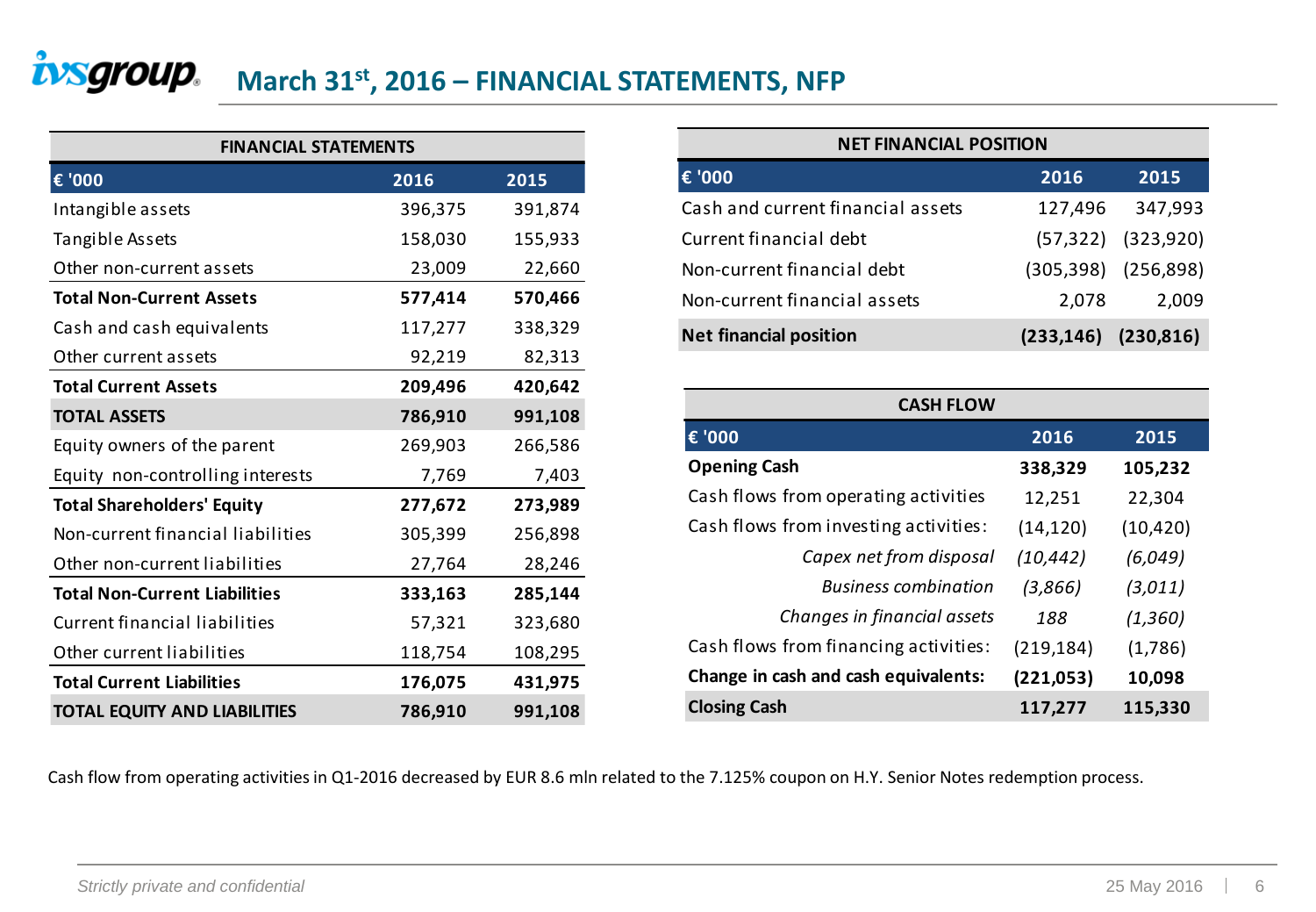### $\frac{1}{2}$ *March* **31st<sub>r</sub>, 2016 – VALUE OF PRODUCTION**



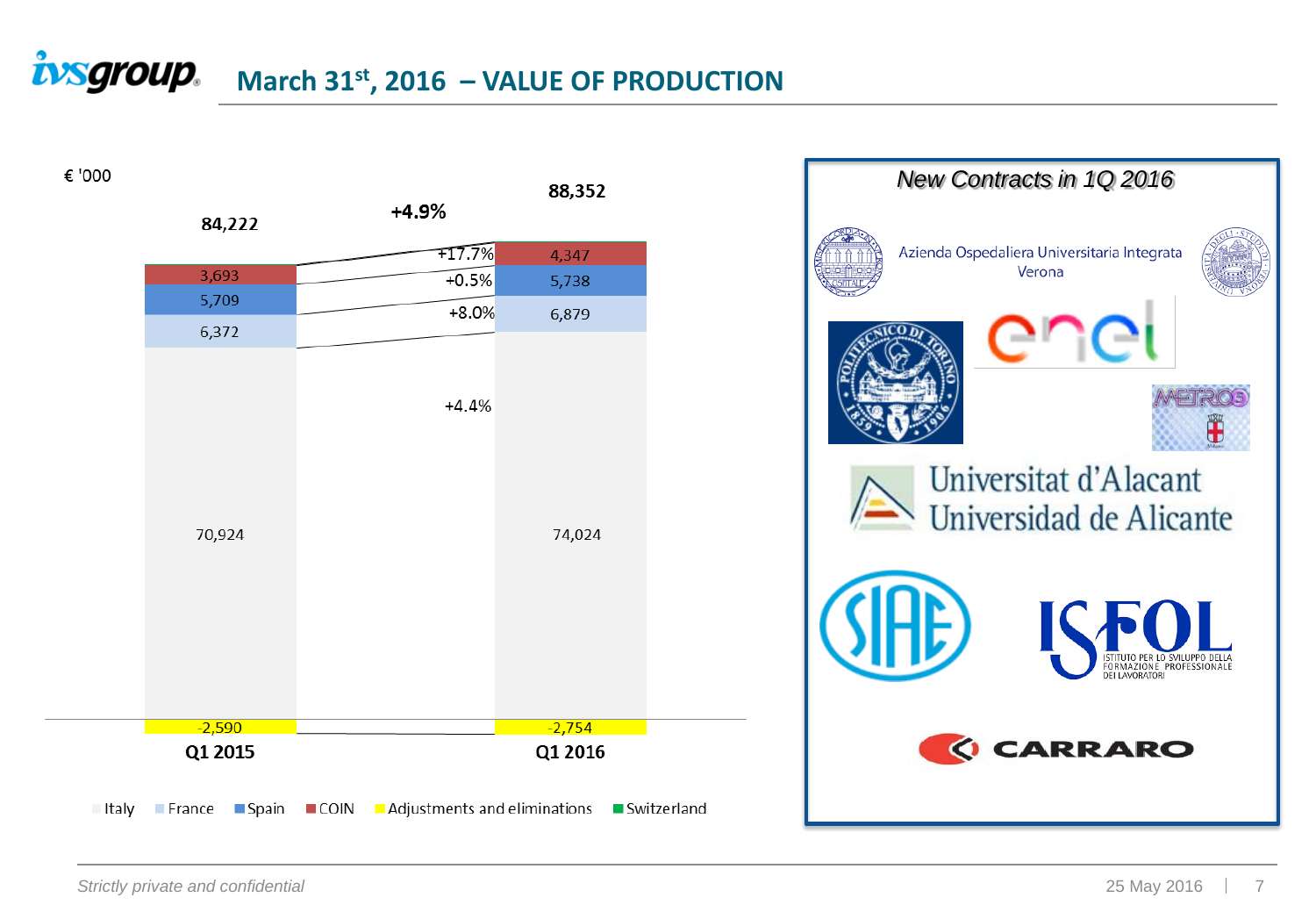

|                                                |        | <b>Year to Date</b> |        |        |         |         |
|------------------------------------------------|--------|---------------------|--------|--------|---------|---------|
| <b>KPI</b>                                     | 2012   | 2013                | 2014   | 2015   | Q1 2015 | Q1 2016 |
| <b>Business days</b>                           | 238    | 238                 | 238    | 238    | 61      | 60      |
| Units sold (millions)                          | 634    | 645                 | 656    | 695    | 174     | 179     |
| Sales per business day ( $\epsilon$ thousands) | 1,156  | 1,199               | 1,248  | 1,344  | 1,280   | 1,356   |
| Average price ( $\epsilon$ cents)              | 43.29  | 44.27               | 45.20  | 46.04  | 44.76   | 45.45   |
| % of Technical calls resolved within 8 hours   | 88%    | 90%                 | 91%    | 91%    | 93%     | 93%     |
| N° Vending Machines (thousands)                | 144    | 148                 | 153    | 150    | 152     | 154     |
| of which OCS segment                           | 43     | 50                  | 49     | 45     | 47      | 44      |
| EBITDA Adjusted (€000)                         | 60,750 | 63,737              | 64,165 | 80,013 | 19,383  | 20,720  |
| EBITDA Adjusted per business day (€000)        | 256    | 268                 | 270    | 336    | 318     | 345     |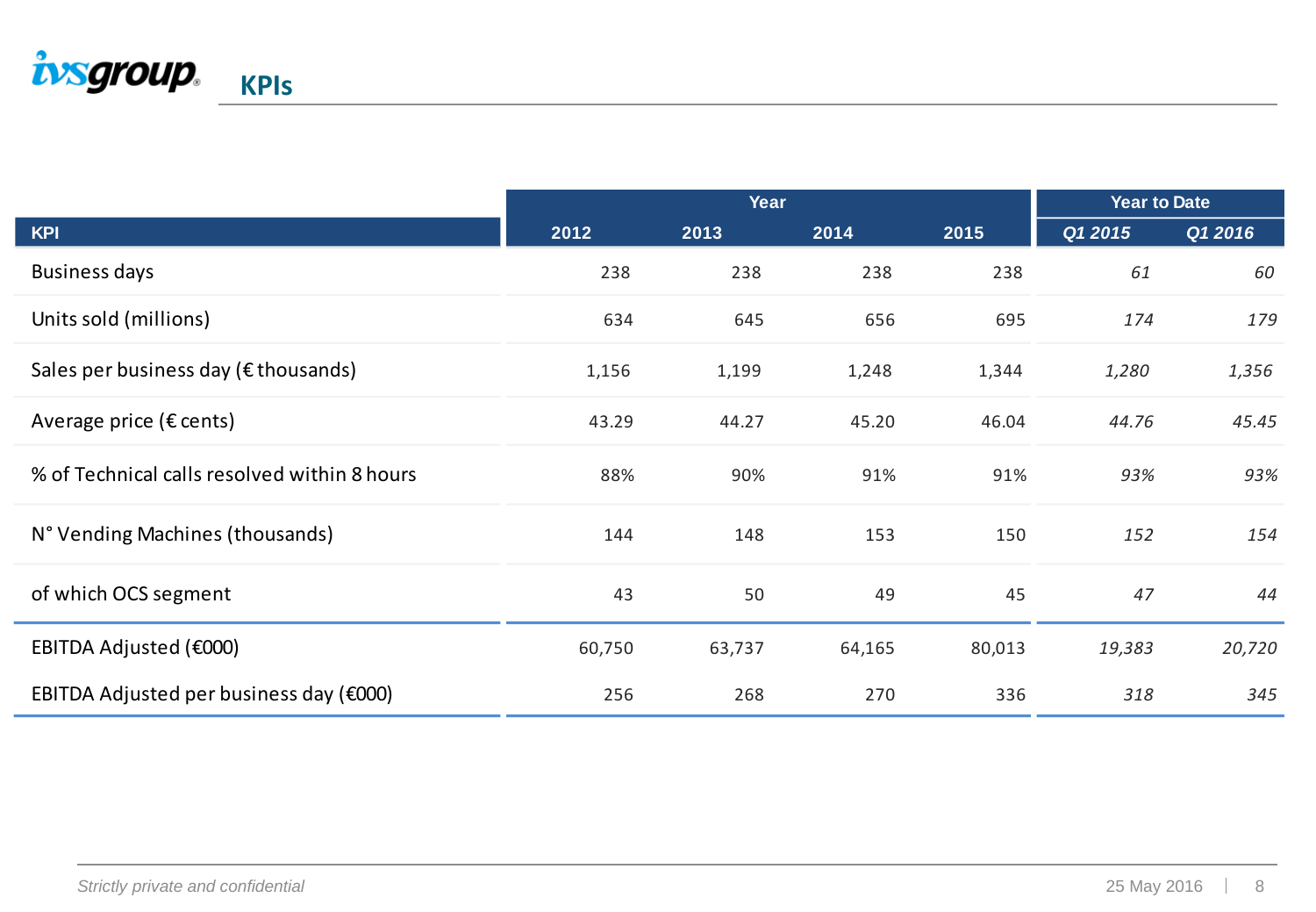## $\frac{1}{2}$ *March* 31st, 2016 – VENDING SECTOR

|                                              |           | Q1 2016   |           |                | Q1 2015   |         |           |           |                |         |
|----------------------------------------------|-----------|-----------|-----------|----------------|-----------|---------|-----------|-----------|----------------|---------|
|                                              | IT        | <b>FR</b> | <b>SP</b> | <b>SW</b>      | TOT       | IT      | <b>FR</b> | <b>SP</b> | <b>SW</b>      | ТОТ     |
| Business days                                | 60.0      | 63.0      | 57.0      | 63.0           | 60.0      | 61.0    | 61.8      | 59.0      | 61.0           | 60.9    |
| Units sold (thousands)                       | 152,647   | 13,389    | 12,980    | 131            | 179,147   | 146,916 | 13,460    | 13,619    | 175            | 174,170 |
| Units sold per business day (thousands)      | 2,543     | 213       | 228       | $\overline{2}$ | 2,984     | 2,408   | 218       | 231       | 3              | 2,859   |
| Sales ( $\epsilon$ thousand)                 | 69,257    | 6,487     | 5,557     | 115            | 81,416    | 65,992  | 6,260     | 5,591     | 114            | 77,958  |
| Sales per business day $(\epsilon$ thousand) | 1,154     | 103       | 97        | $\overline{2}$ | 1,356     | 1,082   | 101       | 95        | $\overline{2}$ | 1,280   |
| Average price (€ cents)                      | 45.37     | 48.45     | 42.81     | 87.59          | 45.45     | 44.92   | 46.51     | 41.05     | 65.10          | 44.76   |
| ∆% Business days                             | $(1.6\%)$ | 2.0%      | (3.4%)    | 3.3%           | $(1.4\%)$ |         |           |           |                |         |
| $\Delta\%$ Units sold                        | 3.9%      | $(0.5\%)$ | (4.7%)    | $(25.0\%)$     | 2.9%      |         |           |           |                |         |
| Δ% Units sold per business day               | 5.6%      | (2.5%)    | $(1.4\%)$ | (30.5%)        | 4.4%      |         |           |           |                |         |
| ∆% Sales                                     | 4.9%      | 3.6%      | $(0.6\%)$ | 0.9%           | 4.4%      |         |           |           |                |         |
| ∆% Sales per business day                    | 6.7%      | 1.9%      | 2.6%      | (8.7%)         | 5.9%      |         |           |           |                |         |
| Δ% Average price                             | 1.0%      | 4.2%      | 4.3%      | 34.5%          | 1.5%      |         |           |           |                |         |

|        |           | - VENDING SECTOR |           |            |
|--------|-----------|------------------|-----------|------------|
|        |           | Q1 2016          |           |            |
|        | <b>FR</b> | <b>SP</b>        | <b>SW</b> | <b>TOT</b> |
| 60.0   | 63.0      | 57.0             | 63.0      | 60.0       |
| 52,647 | 13,389    | 12,980           | 131       | 179,147    |
| 2,543  | 213       | 228              | 2         | 2,984      |
| 39,257 | 6,487     | 5,557            | 115       | 81,416     |
| 1,154  | 103       | 97               | 2         | 1,356      |
| 45.37  | 48.45     | 42.81            | 87.59     | 45.45      |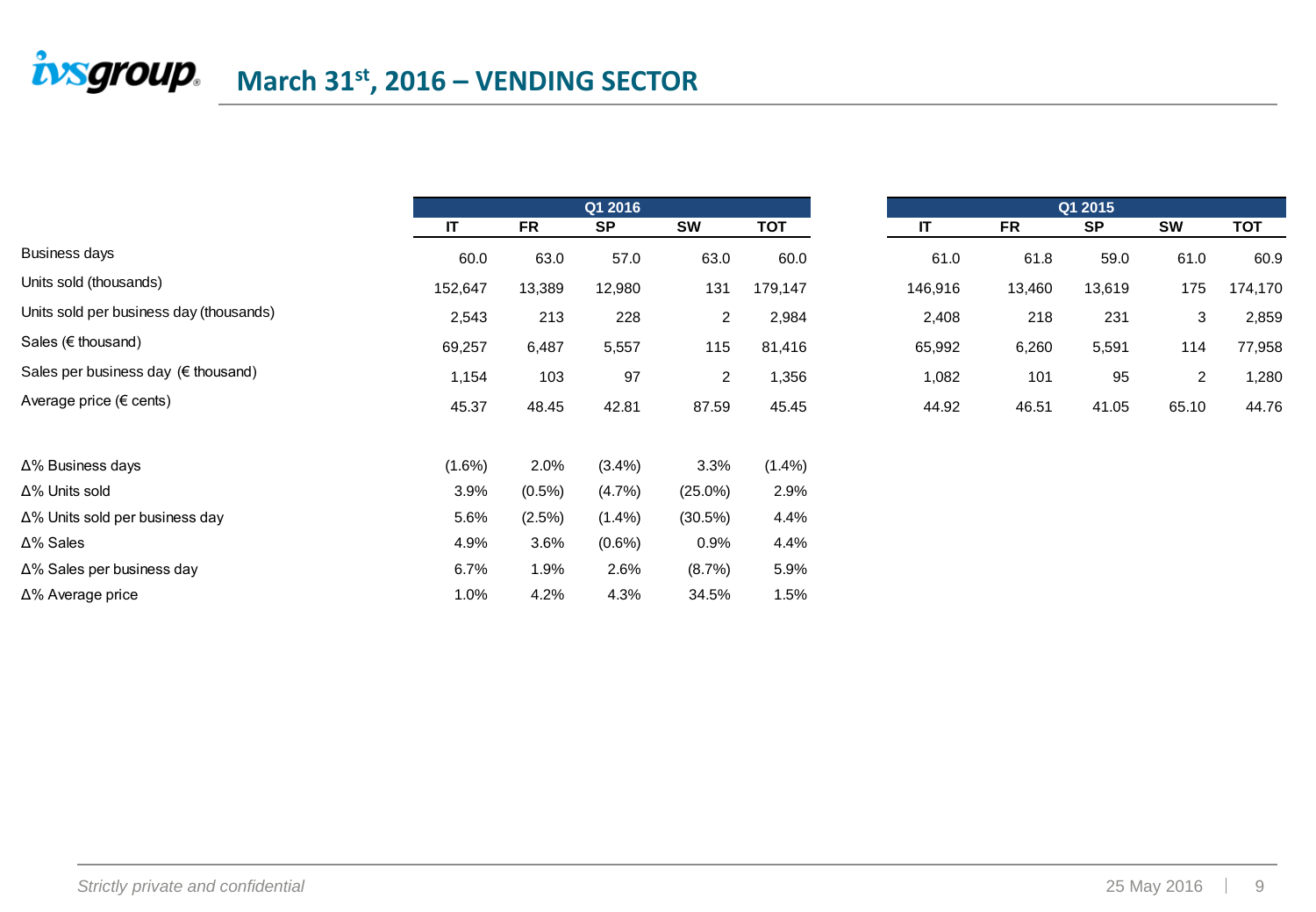#### *Vending sector*

With respect to the correspondent period of previous year total vends increased (+2.9% without giving effect of change on working days and +3.8% without considering "OCS"), while on like for like basis the increase of volumes reached an average of +0.3% (increase of +0.7% for the Italian CGU and increase of +1.0% excluding OCS). As for revenues, when considering the first three months of the current and previous year, on like for like basis (and thus excluding the effects of disposal and acquisition of new business unit finalized during the last fifteen months), the vending sales showed an increase of EUR 486 thousand corresponding to an increase of 2.1% (2.1% for the Italian CGU and 3.0% excluding OCS).

# Other non-recurring income/( $($ Depreciation and amortisation

|                                       | <b>First Quarter</b> |         |           |        |           |       |  |  |  |  |
|---------------------------------------|----------------------|---------|-----------|--------|-----------|-------|--|--|--|--|
|                                       | 2016                 |         | 2015      |        | Variation |       |  |  |  |  |
| Vends                                 | 179,147              |         | 174,170   |        | 4,977     | 2.9%  |  |  |  |  |
| Value of production                   | 85,716               | 100.0%  | 81.493    | 100.0% | 4,223     | 5.2%  |  |  |  |  |
| Operating costs                       | (66, 231)            | (77%)   | (62, 814) | (77%)  | (3, 417)  | 5.4%  |  |  |  |  |
| Ebitda Adjusted                       | 19,485               | 22.7%   | 18,679    | 22.9%  | 806       | 4.3%  |  |  |  |  |
| Other non-recurring income/(expenses) | (359)                | (0.4% ) | (621)     | (1%)   | 262       | (42%) |  |  |  |  |
| Ebitda                                | 19,127               | 22.3%   | 18,058    | 22.2%  | 1,069     | 5.9%  |  |  |  |  |
| Depreciation and amortisation         | (9,521)              | (11%)   | (9, 536)  | (12%)  | 15        | (0%)  |  |  |  |  |
| Ebit                                  | 9.606                | 11.2%   | 8,522     | 10.5%  | 1,084     | 12.7% |  |  |  |  |

In the first three months of 2016, Coin Service division (coin management activities) sales increased from EUR 3,693 thousand to EUR 4,379 thousand (+17.7%). The significant jump is mostly due to the fact that in the first quarter of 2015 the business suffered the loss of a major contract occurred at the end of the year 2014. Thanks to new contracts and new clients, which appreciate the high specialisation and quality of the services provided by Coin, the gap is now recovered. Sales trend gradually increased, contributing to a significant improvement of operating margins.

The division is continuously investing in order to increase safety, personnel training and logistic efficiency in an more complex environment for the coins management business.

Finally, as already explained in the last quarter of 2015, the contribution of financial income on short term cash available on bank accounts, although still positive, show a strong decrease, due to current interest rates close to zero.

#### *Coin sector*

| Coin Division (thousand of Euro)                    |         | March 31st 2016    March 31st 2015 |
|-----------------------------------------------------|---------|------------------------------------|
| Total Revenue                                       | 4,347   | 3,693                              |
| Operating costs                                     | (3,051) | (2,990)                            |
| Ebitda Adjusted                                     | 1,296   | 703                                |
| Income/(expences) non-recurr. and except. In nature | (43)    | (40)                               |
| EBITDA                                              | 1,253   | 663                                |
| % Ebitda Adj / Total Revenue                        | 29.8%   | 18.0%                              |
| Depreciation and amortisation                       | (238)   | (174)                              |
| Ebit                                                | 1,015   | 489                                |
| %Ebit / Total Revenue                               | 23.3%   | 13.2%                              |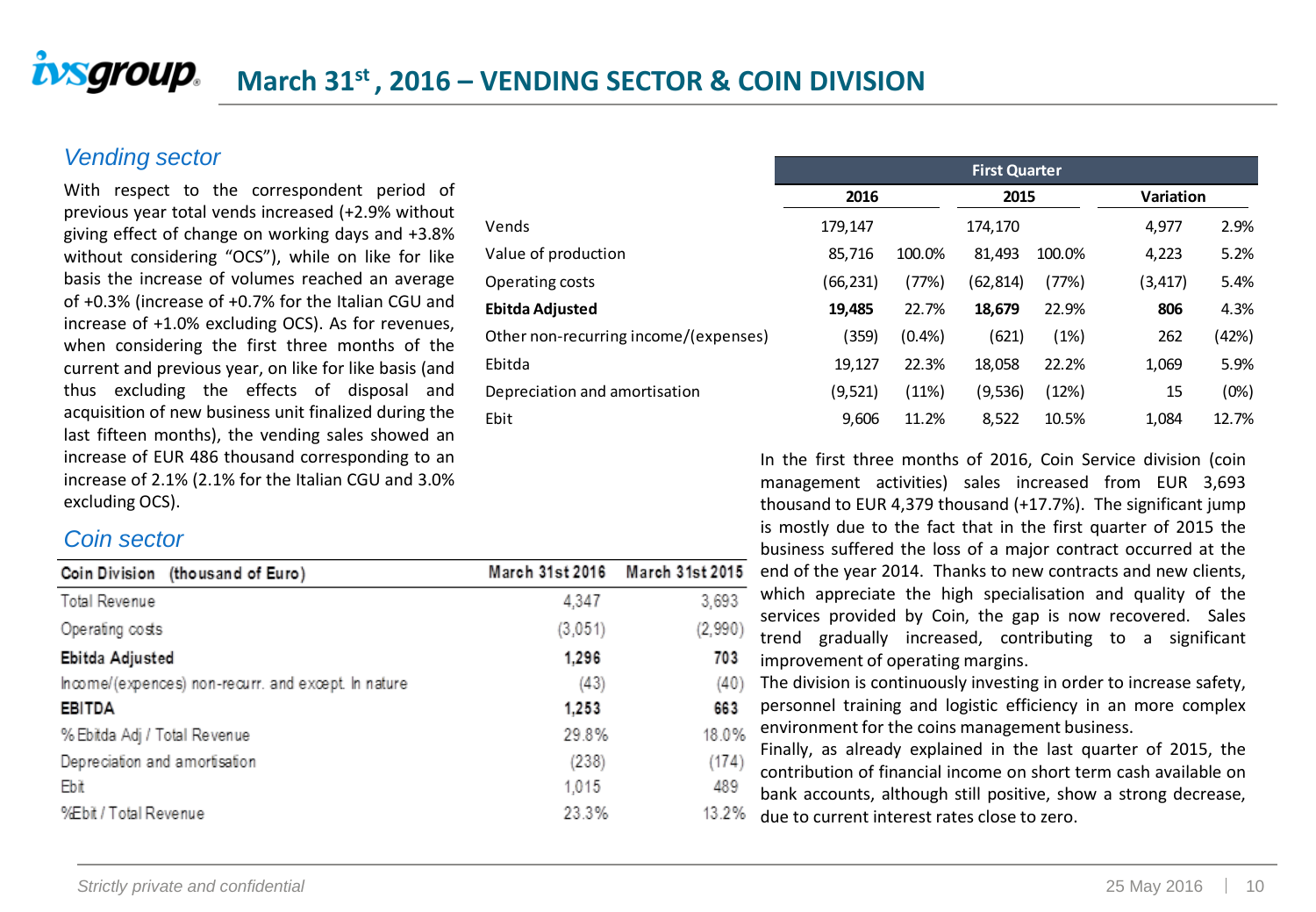#### *ivsgroup.* **March 31st, 2016 - CAPEX EVOLUTION**

This analysis does not include extraordinary capex (for ex. from M&A) and payments for capex of previous years.

#### € 000



The increase of Capex in new machines in Q1-2016 are related to acquisition of new large clients like Enel, Politecnico di Torino, Universidad de Alicante, etc., and commercial salesforce in Italy reached record operating results in terms of number of vends from vending machines installed at new clients in Q1-2016 (more than 1 million additional vends during April 2016, a new record for IVS). This activity was supported by 3,315 new machines installed during the first quarter (net of substitutions).